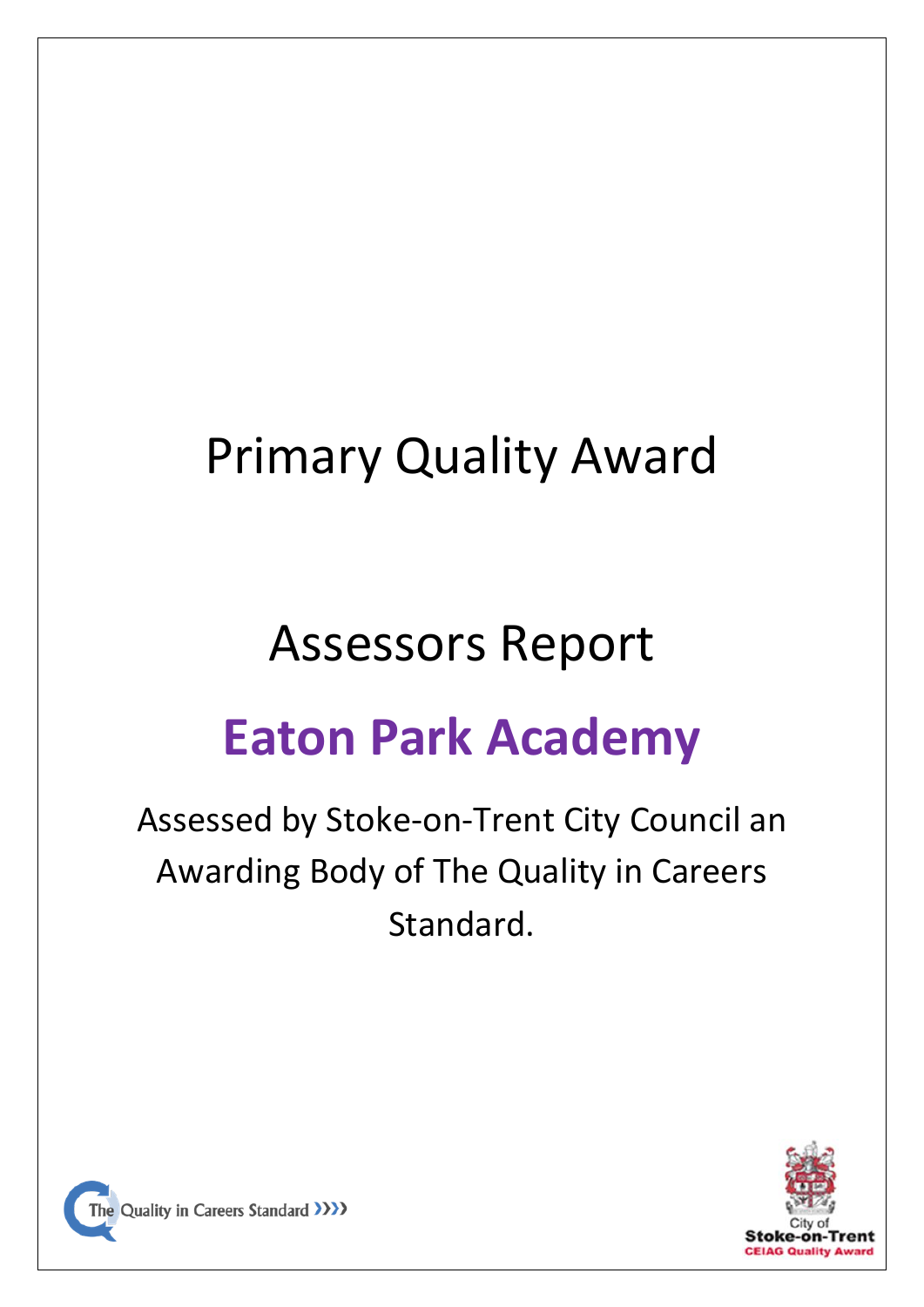#### Executive Summary

Overall grade:

#### **Outstanding**

#### Areas of good practice:

- The range, depth and quality of planning and activities is extensive and well evidenced.
- Sheer enthusiasm and the progress made is very apparent.
- Contextualising of learning the encouragement of self-reflection and learning is captured as well as the positive affect on aspiration.

#### Areas for development:

- Continue in implement, develop and review careers programme.
- Endeavour to complete planned activities when pandemic disruption is over!

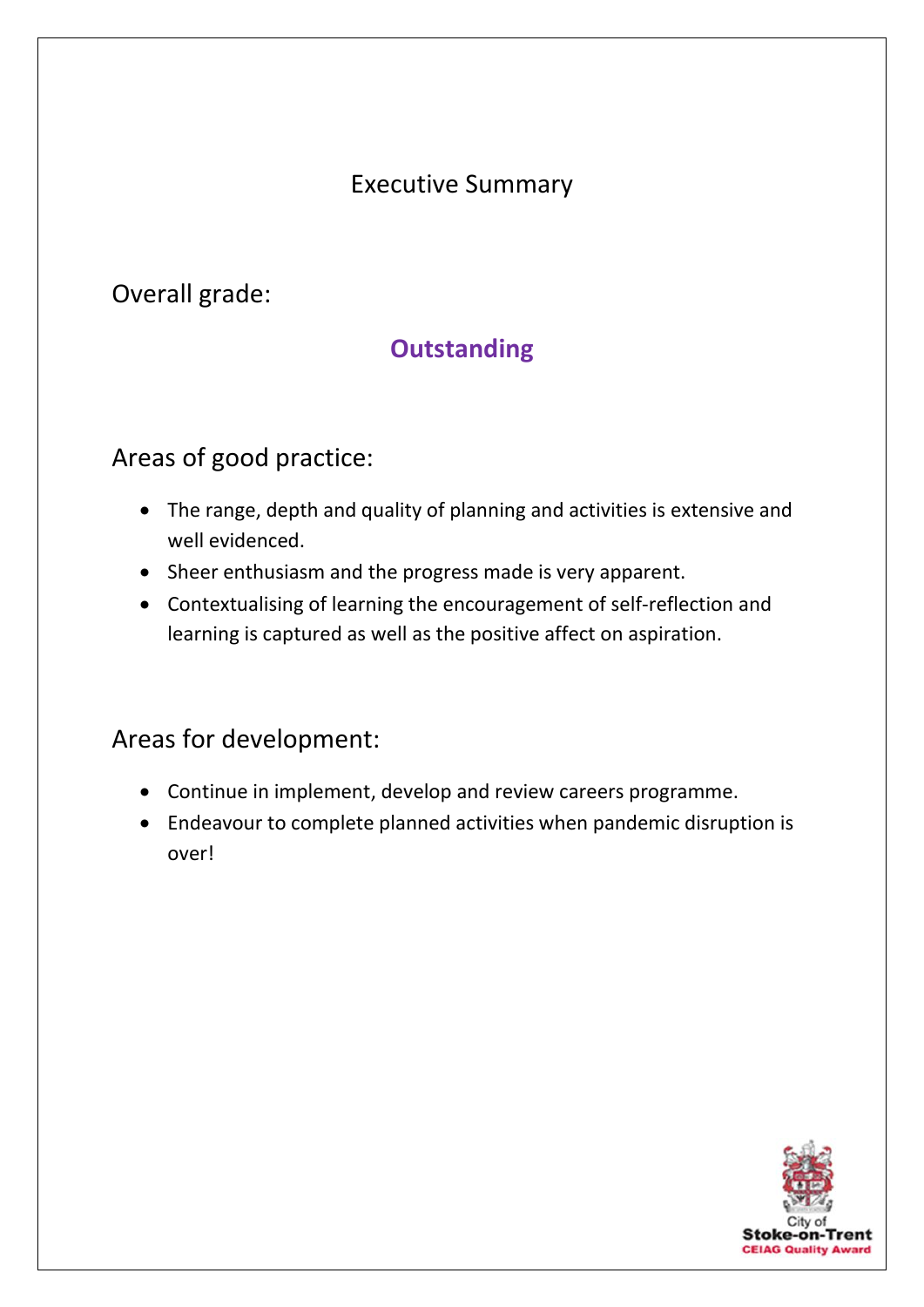| Essential evidence required. Please tick                                             |  |
|--------------------------------------------------------------------------------------|--|
| In Progress                                                                          |  |
| Written programme                                                                    |  |
| Audit                                                                                |  |
| School policy including a named Careers Lead (SLT) and key staff                     |  |
| Updated development plan                                                             |  |
| <u>Good</u>                                                                          |  |
| Evaluation from students and teachers - forms/quotes                                 |  |
| Website screen shots - showing programme, policy, events, quotes, business logos     |  |
| CPD examples for staff - who and dates.                                              |  |
| <b>Outstanding</b>                                                                   |  |
| Email correspondence between Careers Lead, SLT and other staff                       |  |
| Careers related learning is an agenda item on SLT/Governor minutes-examples provided |  |
| Evaluation from business and parents - forms/quotes                                  |  |
| Examples of links with local High Schools - phone calls/emails/meetings/events/CPD   |  |

#### **Summary Grade and reason**

#### Outstanding:

Strong, extensive (in range and depth) and detailed evidence presented .

Systematic approach evidenced.

Feedback / evaluation embedded though disrupted by pandemic.

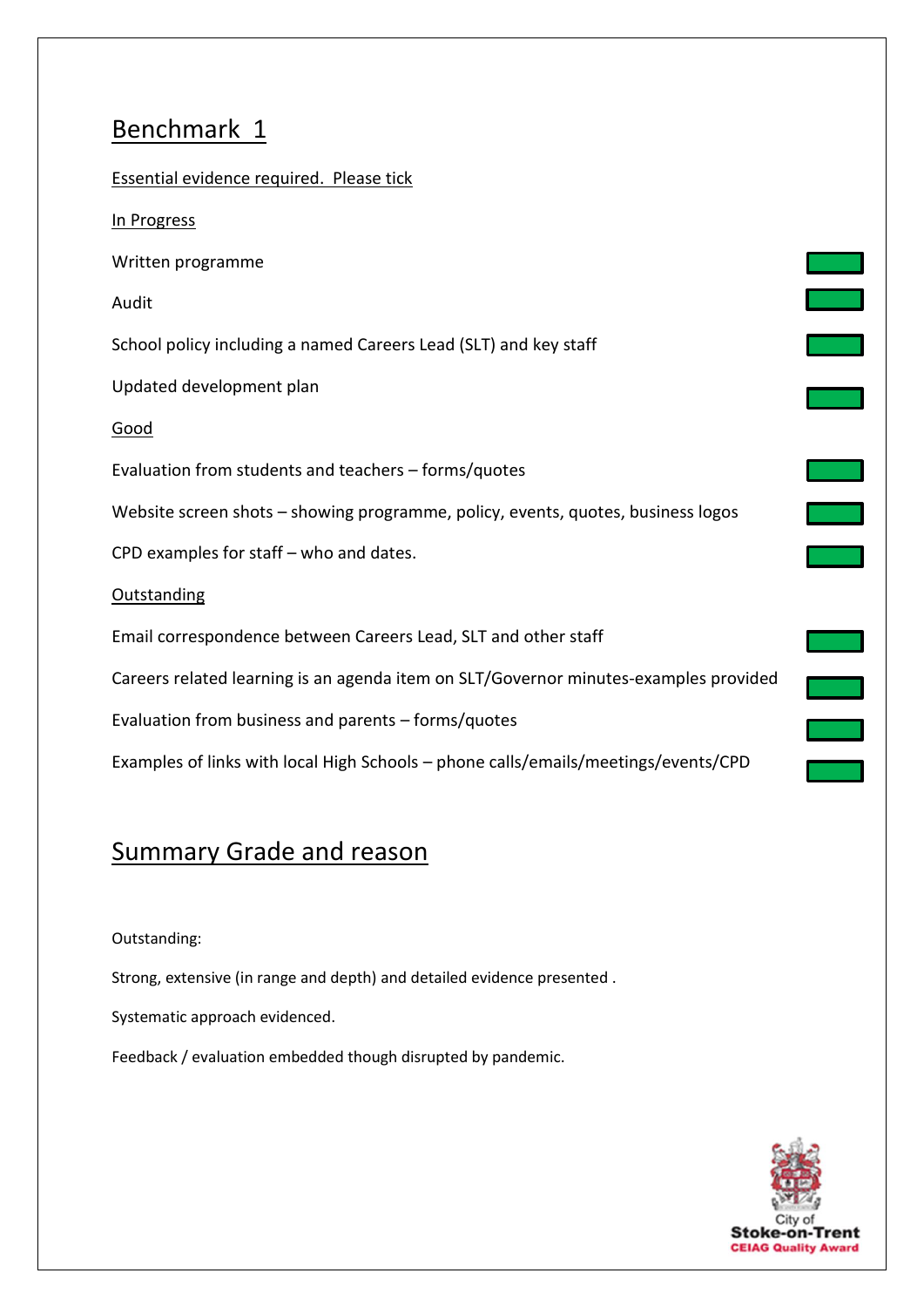| Essential evidence required. Please tick                                                 |  |
|------------------------------------------------------------------------------------------|--|
| In Progress                                                                              |  |
| Example lesson plans/resources - PHSE/topic/core subjects                                |  |
| Photographs of displays/events/activities                                                |  |
| Good                                                                                     |  |
| Dates of parent events and what happened                                                 |  |
| Website screen shots – including useful websites, parent leaflets, photos                |  |
| <b>Evaluation forms from students</b>                                                    |  |
| Outstanding                                                                              |  |
| Careers passport/floor books with pictures, comments, showing learning – examples/photos |  |

### Summary grade and reason

Good:

Strong evidence, careers related learning strongly supported.

Range of feedback captured, including from parents. Feedback from children demonstrates selfreflection and widening aspiration.

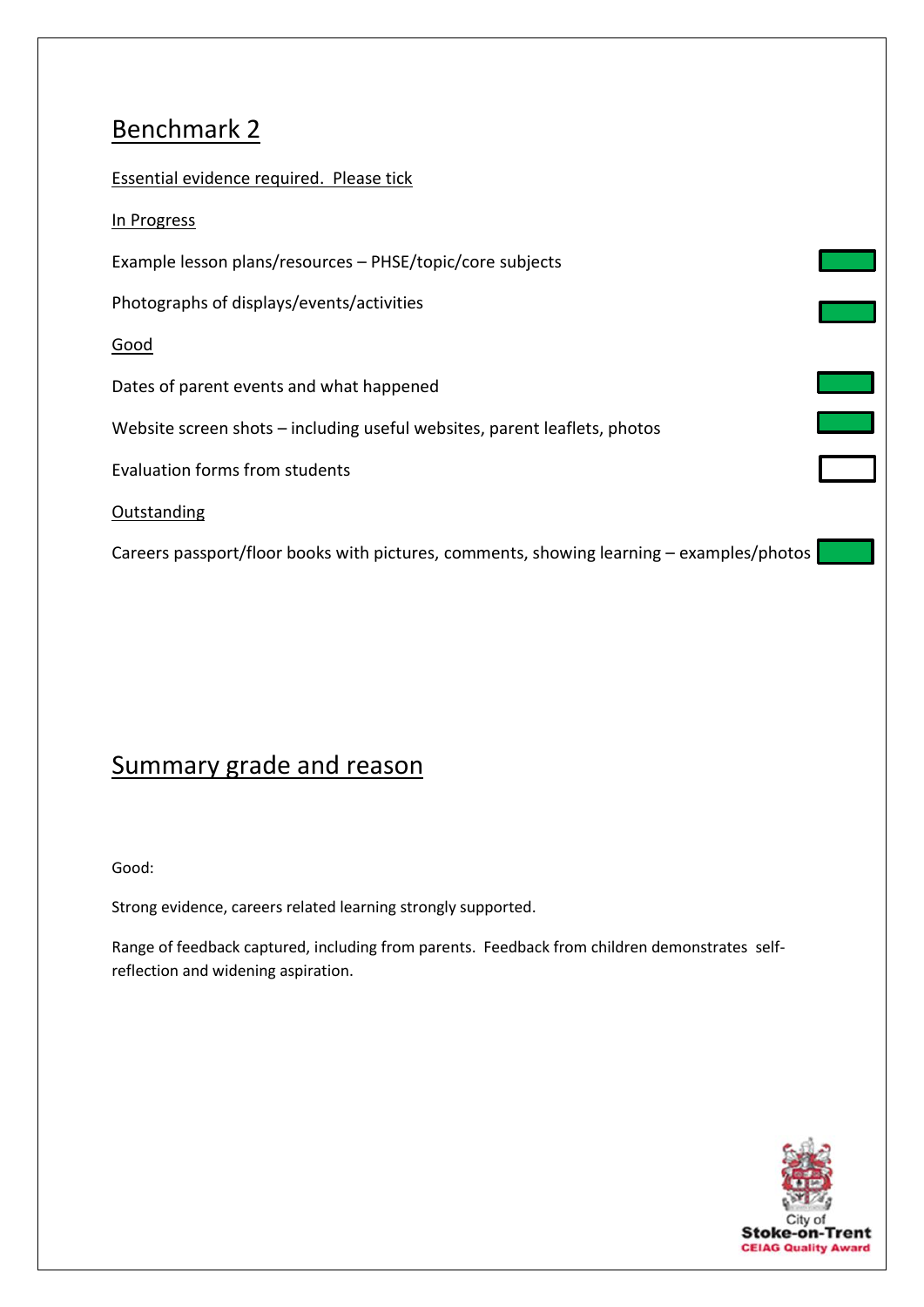Essential evidence required. Please tick. In Progress Example lesson plans/resources – PHSE/topic/core subjects Photographs of displays/events/activities Description of transition support – bullet points. Dates of parent events and what happened Good Website screen shots – promoting programme and activities Evaluation forms from students Outstanding Careers passport/floor books with pictures, comments, showing learning – examples/photos Transition support that includes careers related experiences

#### Summary grade and reason

Outstanding:

Comprehensive and considered range and depth of evidence presented.

Individualised aspiration work and transition support evidenced.

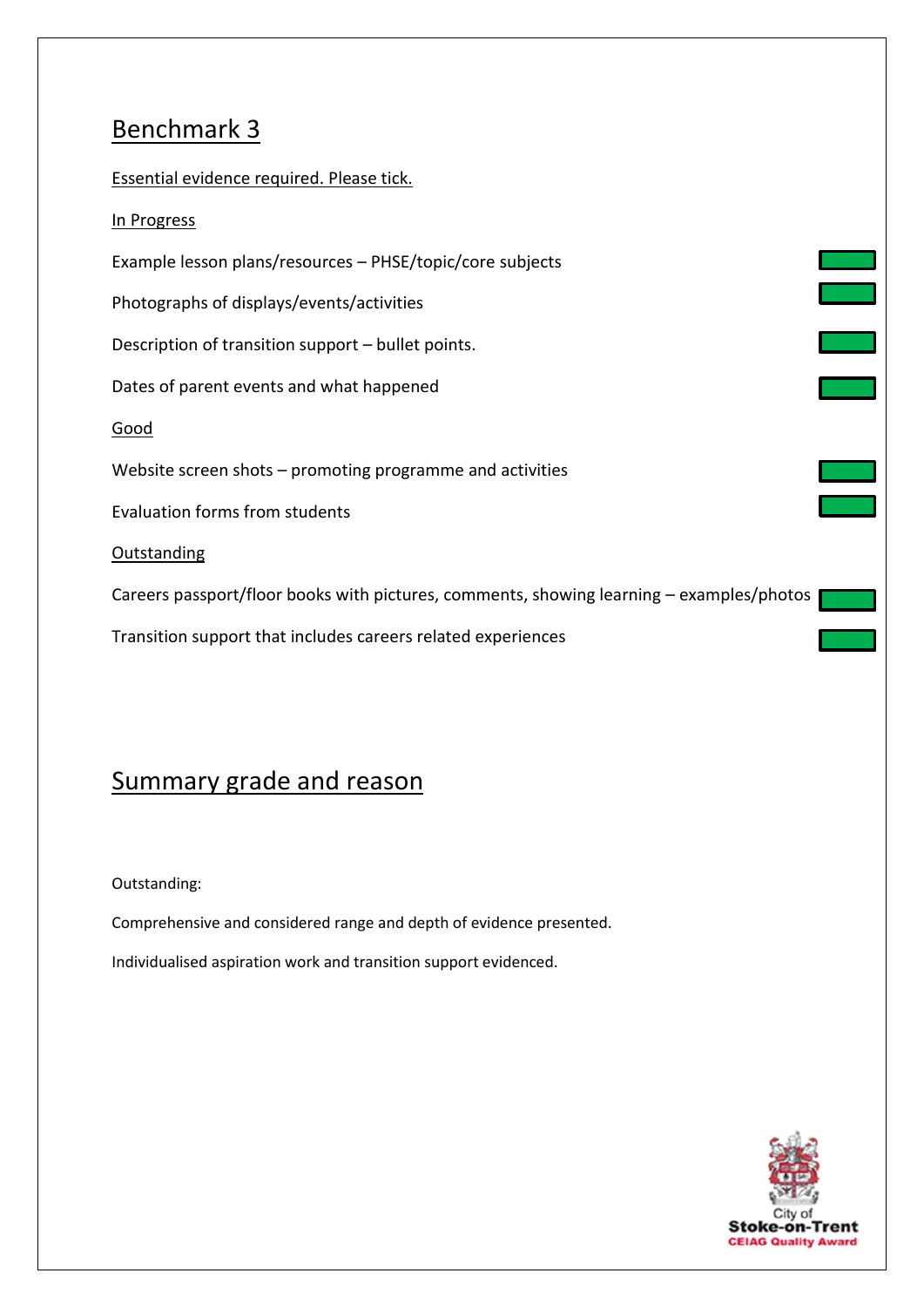| Essential evidence required. Please tick.                              |  |
|------------------------------------------------------------------------|--|
| In Progress                                                            |  |
| Photographs of displays/events/activities                              |  |
| Dates of parent events and what happened                               |  |
| Good                                                                   |  |
| Website screen shots - including useful websites, parent leaflet       |  |
| <b>Evaluation forms from students</b>                                  |  |
| <b>Outstanding</b>                                                     |  |
| Careers passport/floor books with pictures, comments, showing learning |  |
| Specific maths example -display, activity, lesson plan                 |  |
| Specific English example - display, activity, lesson plan              |  |
| Specific Science example - display, activity, lesson plan              |  |
| Specific PHSE example - display, activity, lesson plan                 |  |

### Summary grade and reason

Outstanding:

Strong evidence of the development of lessons, activities and linking the curriculum to careers. Progression (careers) objectives exemplary.

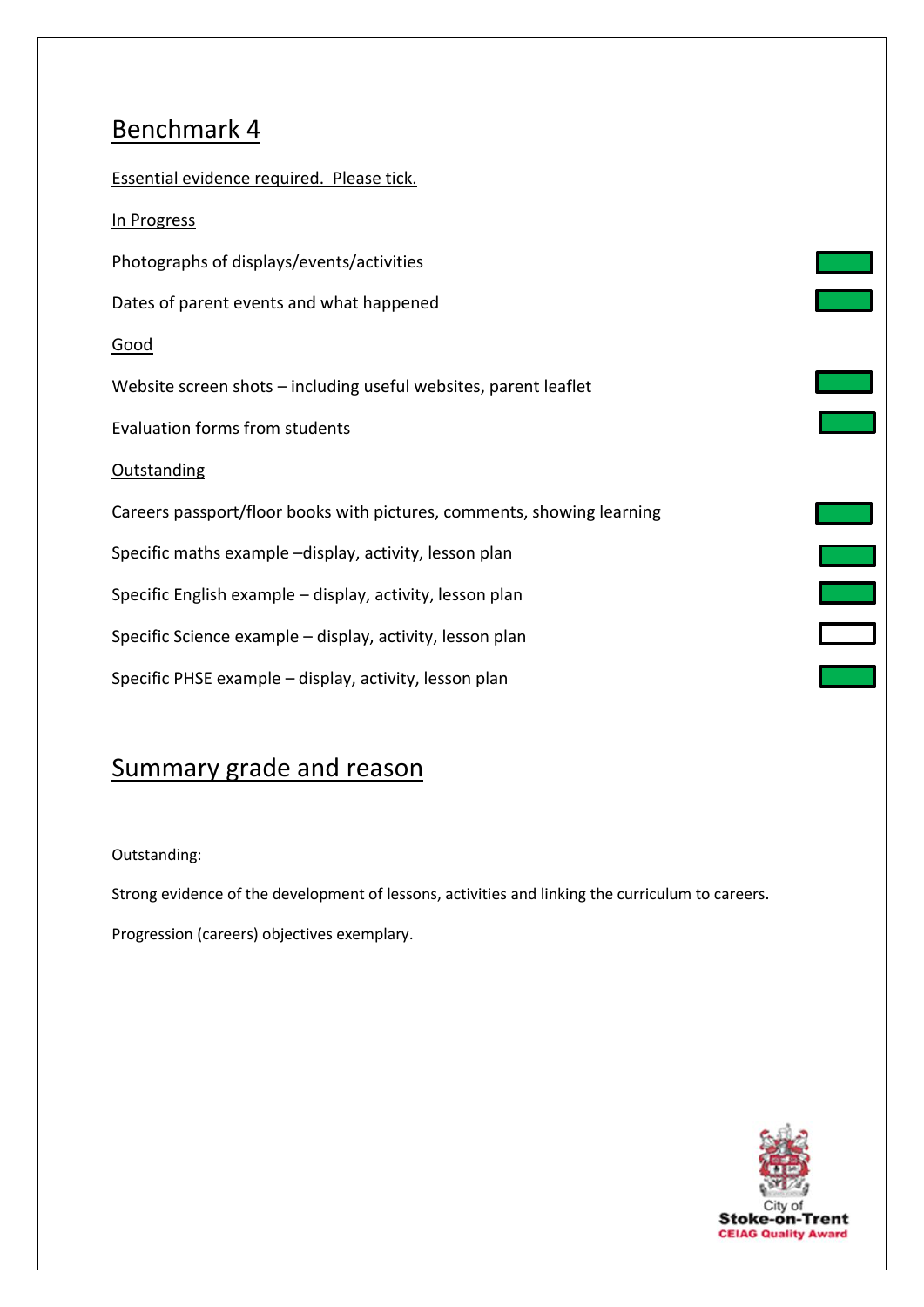| Essential evidence required. Please tick.                              |  |
|------------------------------------------------------------------------|--|
| In Progress                                                            |  |
| Written programme                                                      |  |
| Audit document to show activities and numbers                          |  |
| Photographs of displays/events/activities                              |  |
| <u>Good</u>                                                            |  |
| Website screen shots                                                   |  |
| Evaluation forms from students/teachers                                |  |
| Outstanding                                                            |  |
| Careers passport/floor books with pictures, comments, showing learning |  |
| Evaluation from businesses/employers                                   |  |

#### Summary grade and reason

Outstanding:

Good range and depth of evidence presented, including feedback.

Careers conversations embedded in on going school activity.



 $\mathcal{L}^{\text{max}}_{\text{max}}$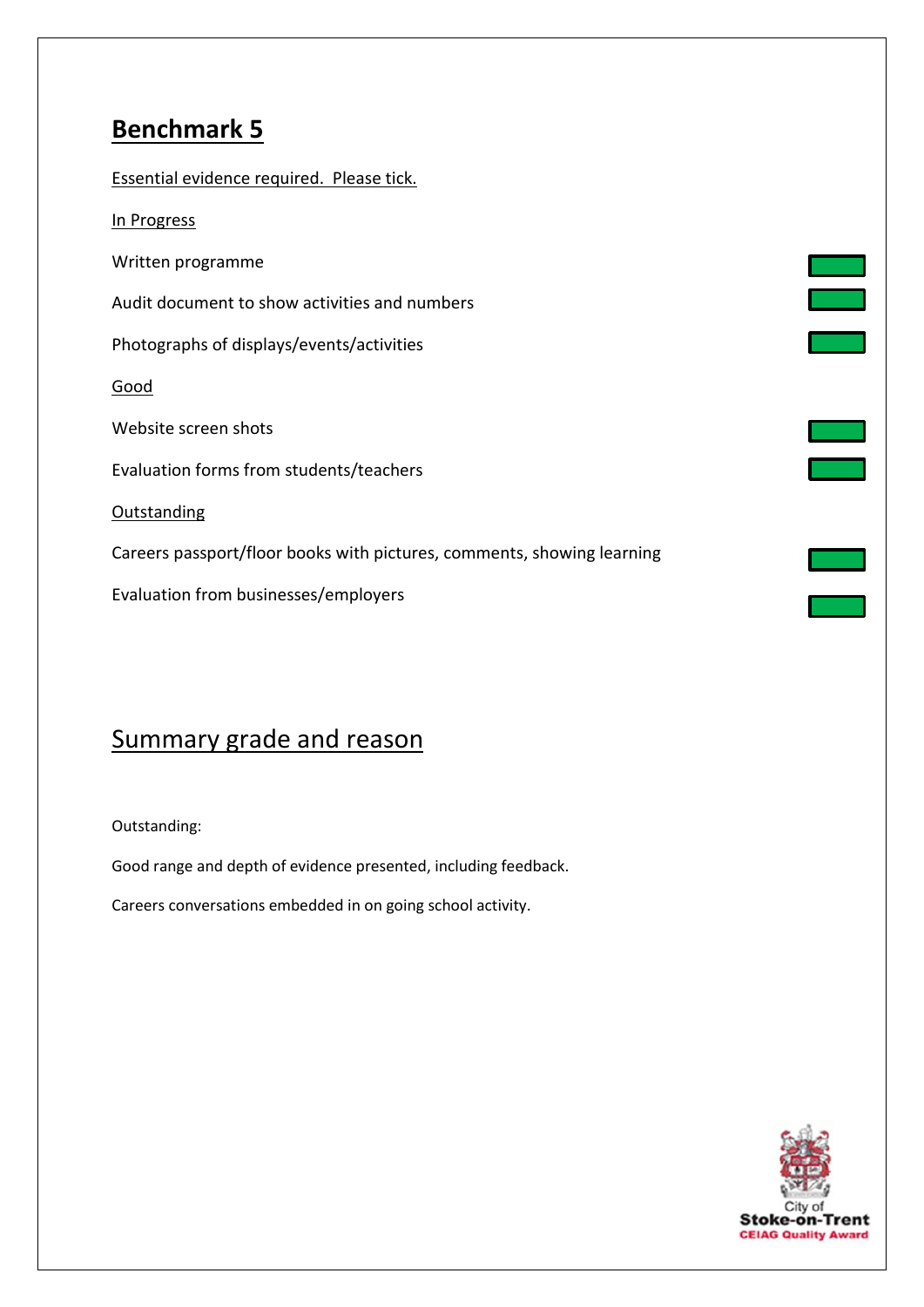| Essential evidence required. Please tick.                              |  |
|------------------------------------------------------------------------|--|
| In Progress                                                            |  |
| Written programme                                                      |  |
| Audit document to show activities and numbers                          |  |
| Photographs of displays/events/activities                              |  |
| <u>Good</u>                                                            |  |
| Website screen shots showing visits                                    |  |
| Evaluation forms from students/teachers                                |  |
| <b>Outstanding</b>                                                     |  |
| Careers passport/floor books with pictures, comments, showing learning |  |
| Evaluation from parents/business                                       |  |
|                                                                        |  |

#### Summary grade and reason

Outstanding:

Range and depth of activity evidenced along with associated learning, development of self-reflection and reinforcement.

Planning in place to continue and further develop programme.

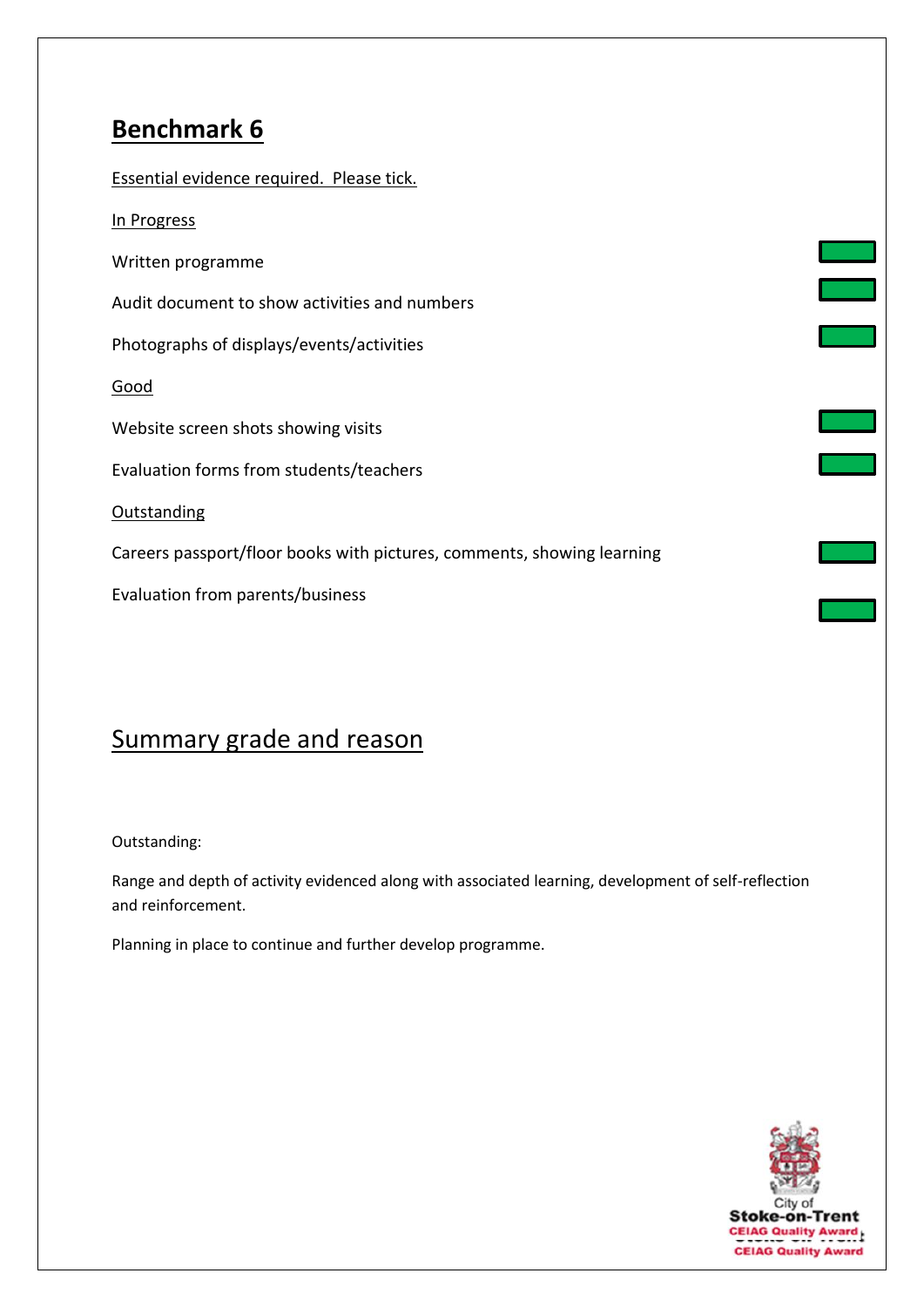| Essential evidence required. Please tick.                              |  |
|------------------------------------------------------------------------|--|
| In Progress                                                            |  |
| Written programme                                                      |  |
| Access to resources - virtual, paper, guest speakers                   |  |
| Photographs of displays/events/activities                              |  |
| Good                                                                   |  |
| Website screen shots - programme, events                               |  |
| Evaluation forms from students/teachers                                |  |
| <b>Outstanding</b>                                                     |  |
| Careers passport/floor books with pictures, comments, showing learning |  |
| <b>External visit</b>                                                  |  |
| Evaluation from provider/parents                                       |  |
|                                                                        |  |

×.

 $\mathcal{L}_{\mathcal{A}}$ 

#### Summary grade and reason

Outstanding:

Extensive evidence of range and depth of activity for contact with FE and other providers.

Unfortunately, Harper Adams visits cancelled because of pandemic.